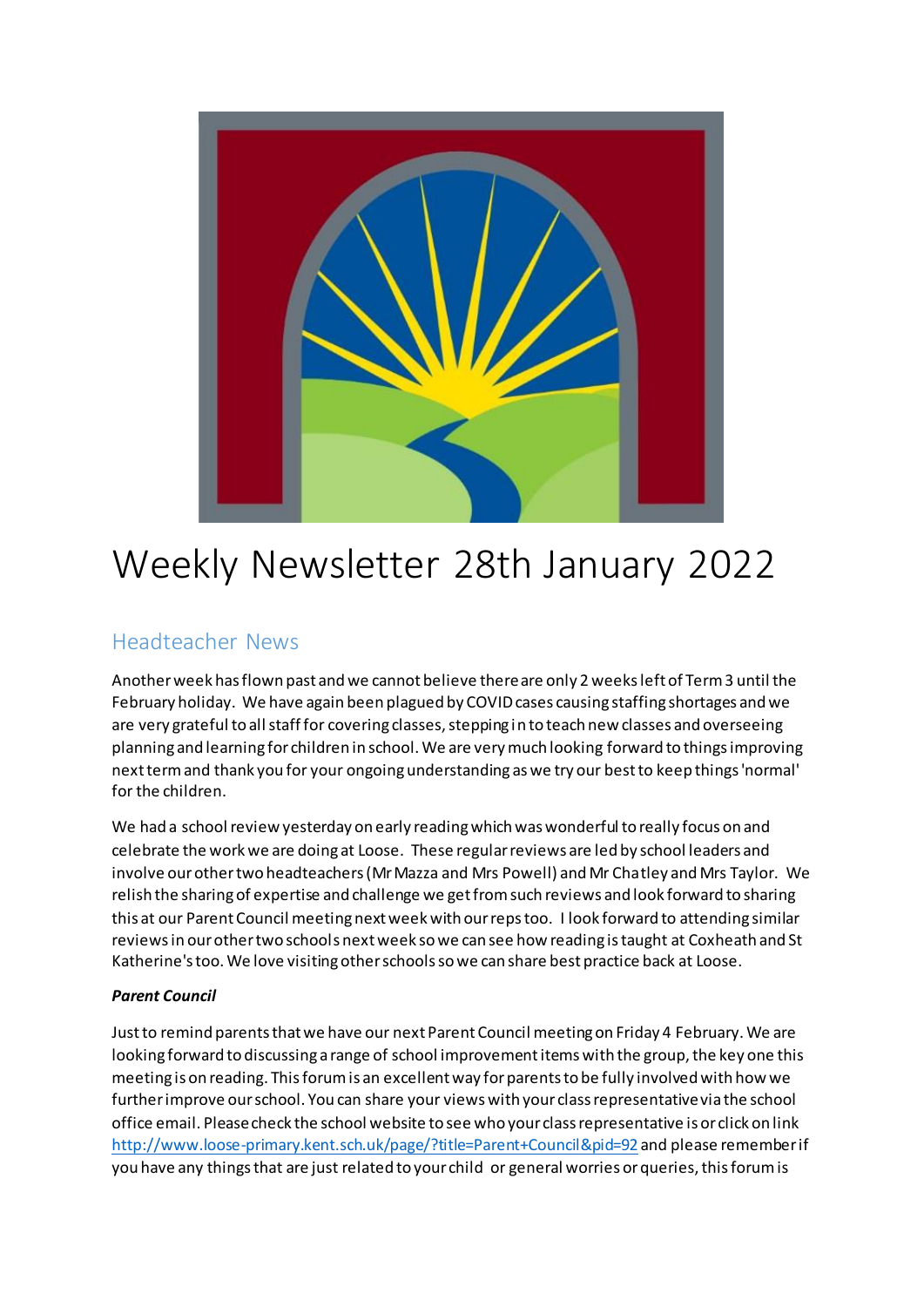not for this. Please do raise these initially with your child's class teacher so matters can be addressed swiftly.

#### *Safeguarding*

All staff regularly receive updates for child protection and safeguarding. Click here for safeguarding informatio[n http://www.loose-primary.kent.sch.uk/page/?title=Safeguarding&pid=91](http://www.loose-primary.kent.sch.uk/page/?title=Safeguarding&pid=91) and remember that although we have a number of DSLs to help you, Mrs Dutch can always assist if you need help or advice and Mrs Holman is the safeguarding lead at Loose Primary.

#### *Winter Weather*

As the weather continues to be quite chilly and wintery, questions will inevitably be asked about the school operating as normal. We will always endeavour to stay open at all times and only in very rare circumstances would we consider closing. If this was a decision that we needed to take we would ensure that all parents receive a text or email as well as adding messages to our website and Twitter feed. Remaining open may mean that the organisation of classes and staffing may alter slightly due to the potential for some staff not being able to travel to work. Please avoid calling the office to check if the school is open as it will be unless you receive a message.

#### *Coats etc. for cold weather*

Please make sure that your child is suitably attired for school now the weather has turned colder. They do need a coat for lunch times as they will, of course, normally be outside for a period of time. Can you please also ensure that your child brings in a tracksuit or 'old'sweater and jogging bottoms for outdoor games lessons. They can be left in school in your child's PE bag. It is important that all children take a full part in PE and games lessons and are suitably clothed for outdoor sessions so that they can enjoy them without getting too cold. We are sure you will support us in trying to encourage them to adopt healthy life styles now and for the future.

*Parents evenings* – We hope you have booked appointments with your class teacher(s) and Mrs James if you wish to speak with her. Please note Mrs James is only available on Wednesday. Both myself and our AHTs are available on both evenings if you wish to speak with us – usually on the front door to welcome you all! Please ensure your children (if you bring them with you) remain under your supervision at all times.

*Breakfast Club and After School Club* - Due to the increasing popularity and demand for places, children should not arrive unaccompanied for the club as spaces are limited and not all last minute drop offs can be accommodated. Please book via the school office either by completing a booking form or emailin[g lasc.asc@loose-primary.kent.sch.uk](mailto:lasc.asc@loose-primary.kent.sch.uk) (and not school office email)

Have a lovely weekend

Sarah Holman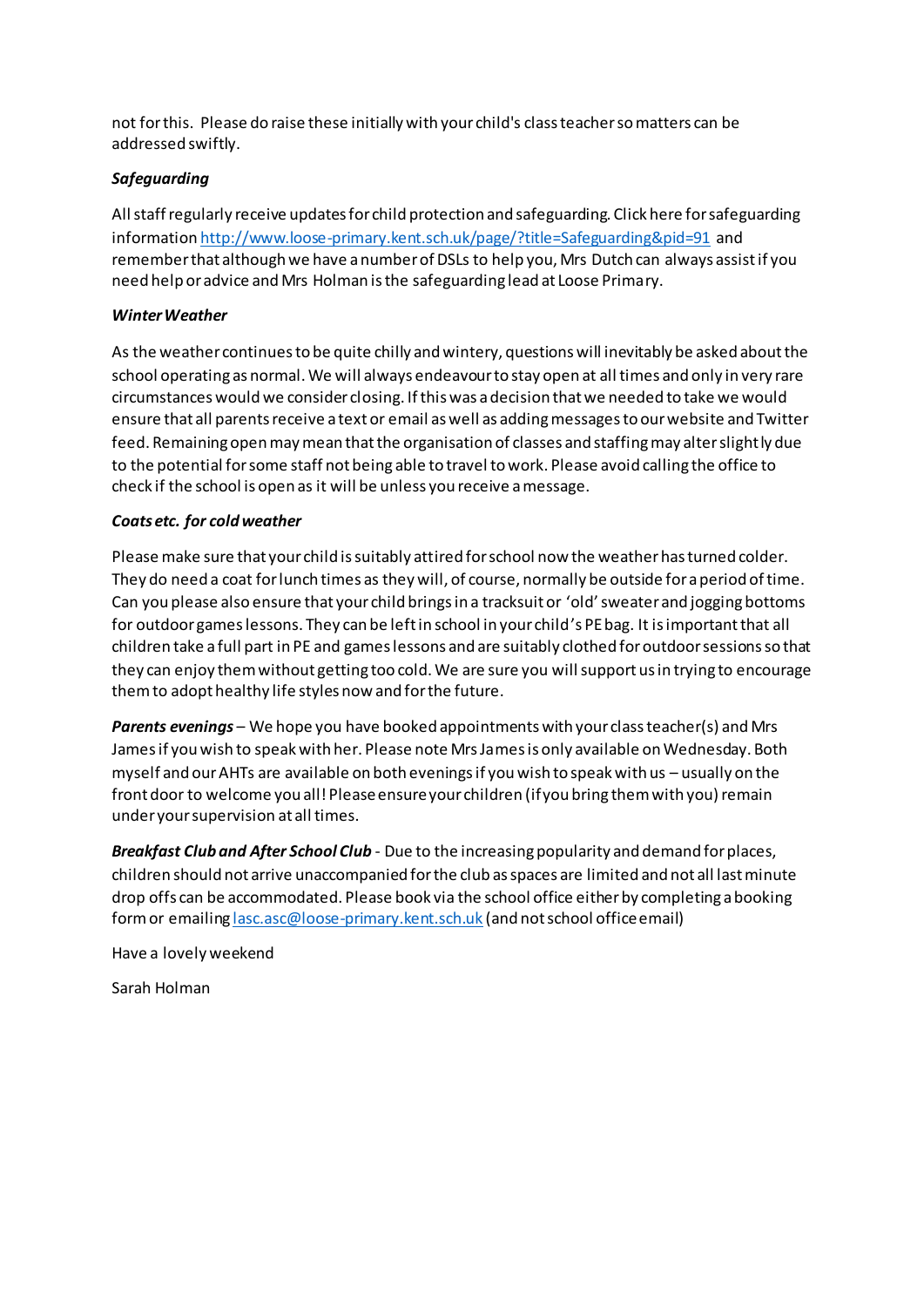

# Assistant Headteacher News

Another busy week is nearing its conclusion. Mr Johnson writing to you this week - I have spent a lot of time this week walking around the school and catching up with children regarding their learning. Our children at Loose are able to talk fantastically well about what they are learning about and are a real credit to the school. If you're interested in seeing what curriculum your child is learning about in school please do check our curriculum pages on the school website. We have individual subject ones and also year group ones for you to check. [https://www.loose](https://www.loose-primary.kent.sch.uk/page/?title=Curriculum&pid=22)[primary.kent.sch.uk/page/?title=Curriculum&pid=22](https://www.loose-primary.kent.sch.uk/page/?title=Curriculum&pid=22)

Finally, I would like to just remind all of our wonderful parents to always show compassion and kindness when speaking to our office staff. Unfortunately, the rules around COVID are ever changing and we are held account for following these rules. We have to make decisions based on the evidence we see in school. We do apologise if you ultimately disagree with the decision made but we are just trying to keep our children and staff as safe as possible.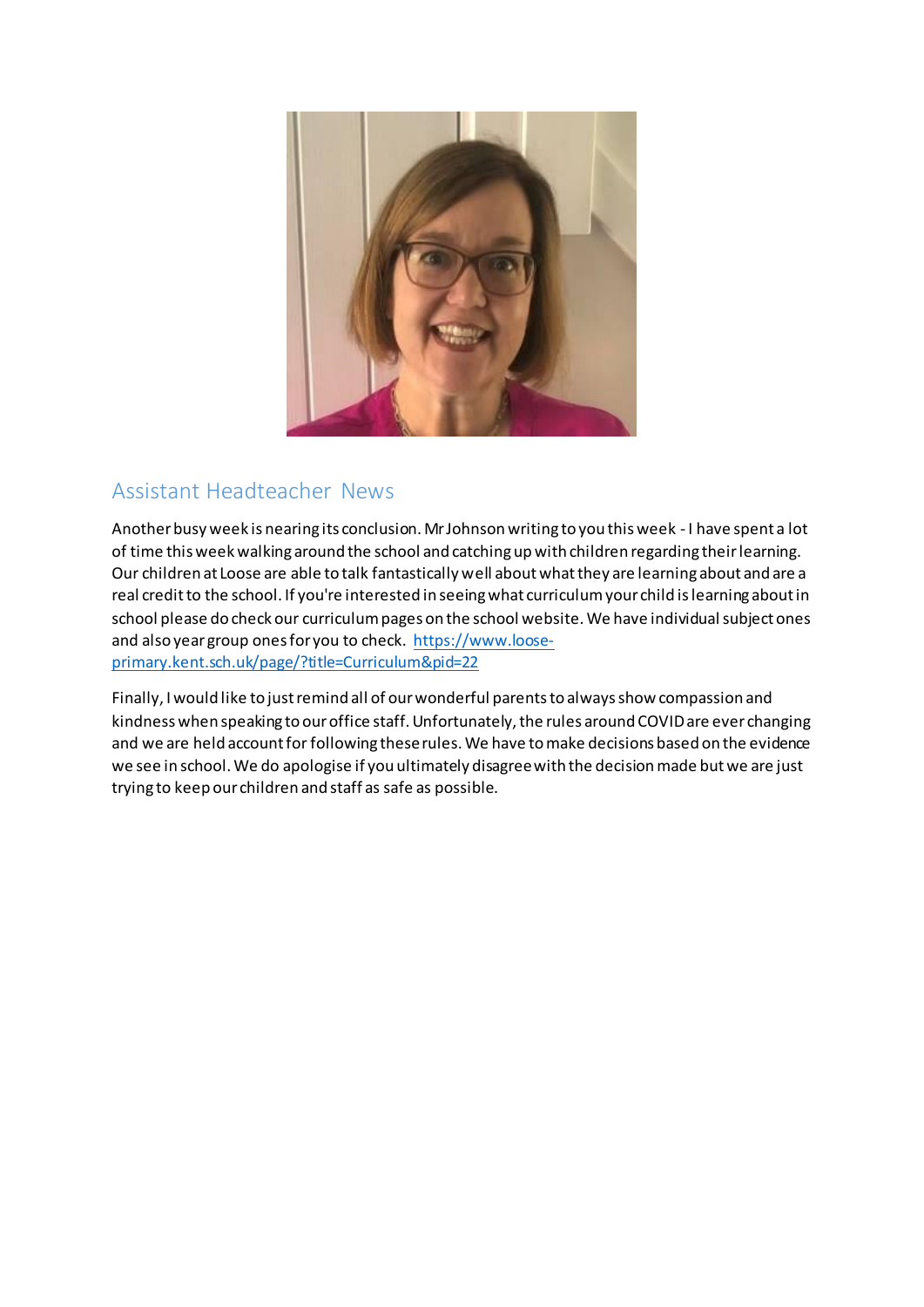

### Diary Dates

*PLEASE NOTE THAT SOME DATES AND EVENTS MAY BE SUBJECT TO CHANGE OR CANCELLATION DUE TO THE CURRENT SITUATION WITH COVID IN SCHOOL. WE WILL KEEP PARENTS/CARERS INFORMED AS EARLY AS POSSIBLE*

*Term 3*

- 01 Feb Onyx Class Assembly 9am in Orchard Hall
- 02 Feb Safer Internet Day
- 02 & 03 Feb Jade Class Parents evening **via zoom**
- 04 Feb Parent Council Meeting 2.15pm -3.00pm **via zoom**
- **07 Feb & 10 Feb - Tanzanite Class Parents Evening - parents into school**
- 08 Feb Emerald Class Assembly 9am in orchard Hall

#### **08 & 10 Feb - Turquoise Class Parents Evening - parents into school**

- 09 Feb Parents Evening Consultations 4-7pm (except Jade, Turquoise & Tanzanite) **parents into school**
- 10 Feb Ruby Class Assembly 9am in Orchard Hall
- 10 Feb Parents Evening Consultation 3.40-6.30pm **parents into school**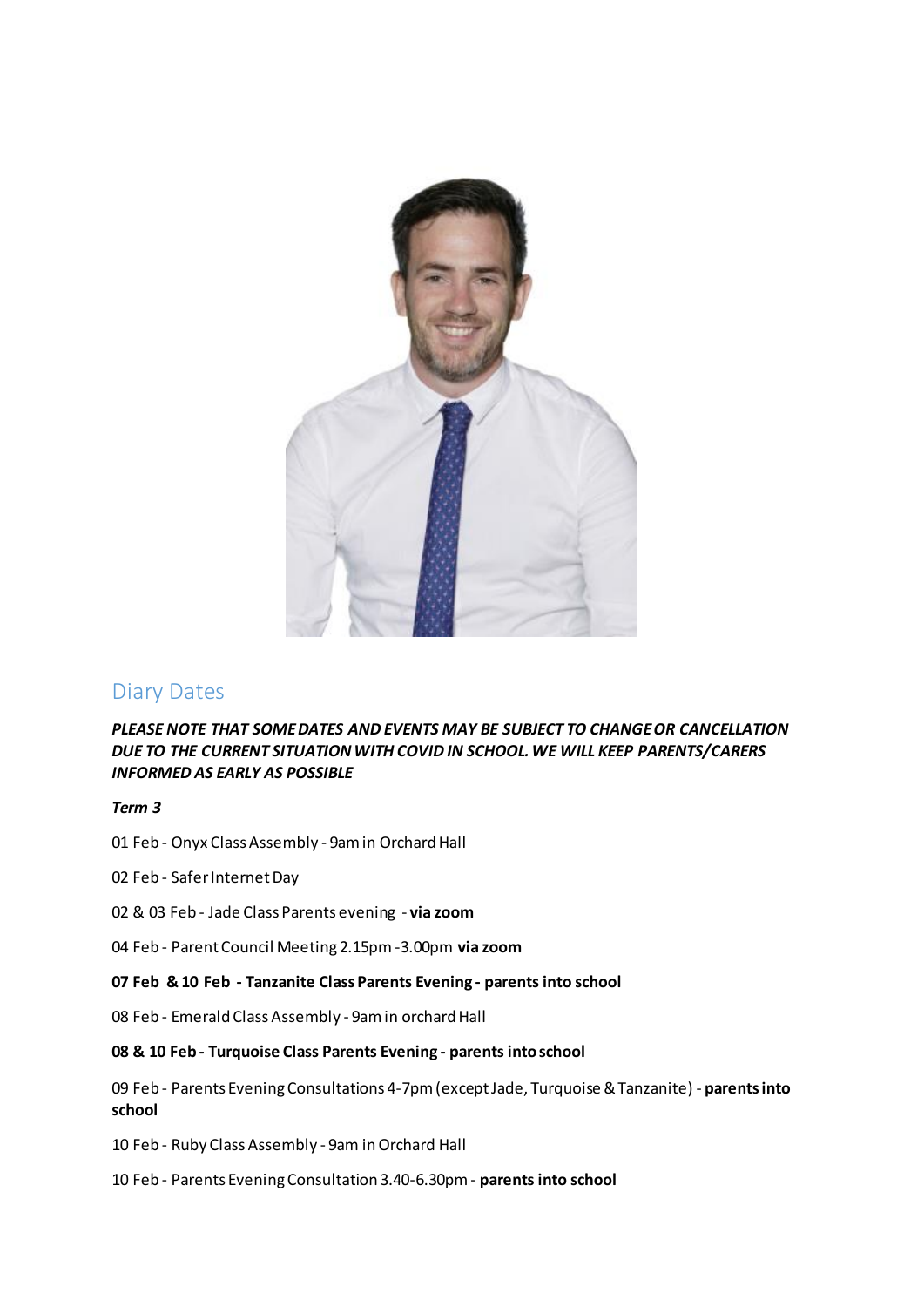- 10 Feb Last day of term
- 11 Feb Staff Training Day children not in school

#### Term 4

- 21 Feb Children back to school
- 01 Mar St David's Day whole school celebration
- 01 Mar Secondary School Offer Day emails to parents from 4pm
- 03 Mar World Book Day more info to follow
- 08 Mar Diamond Class Assembly
- 14-18 Mar British Science Week
- 15 Mar Sapphire Class Assembly
- 17 Mar St Patrick's Day whole school celebration
- 18 Mar Parent Council Meeting
- 22 Mar Moonstone Class Assembly
- 01 Apr Easter Church Services

01 Apr - Open Afternoon - chance to speak to your child's class teacher and look at their learning. Children can be signed out from 2pm onwards

01 Apr - Last day of term - children return to school on 19 April 2022



Learner of the Week

Pearl - Jaxson H Opal - George R & Lillian R Crystal - Albie P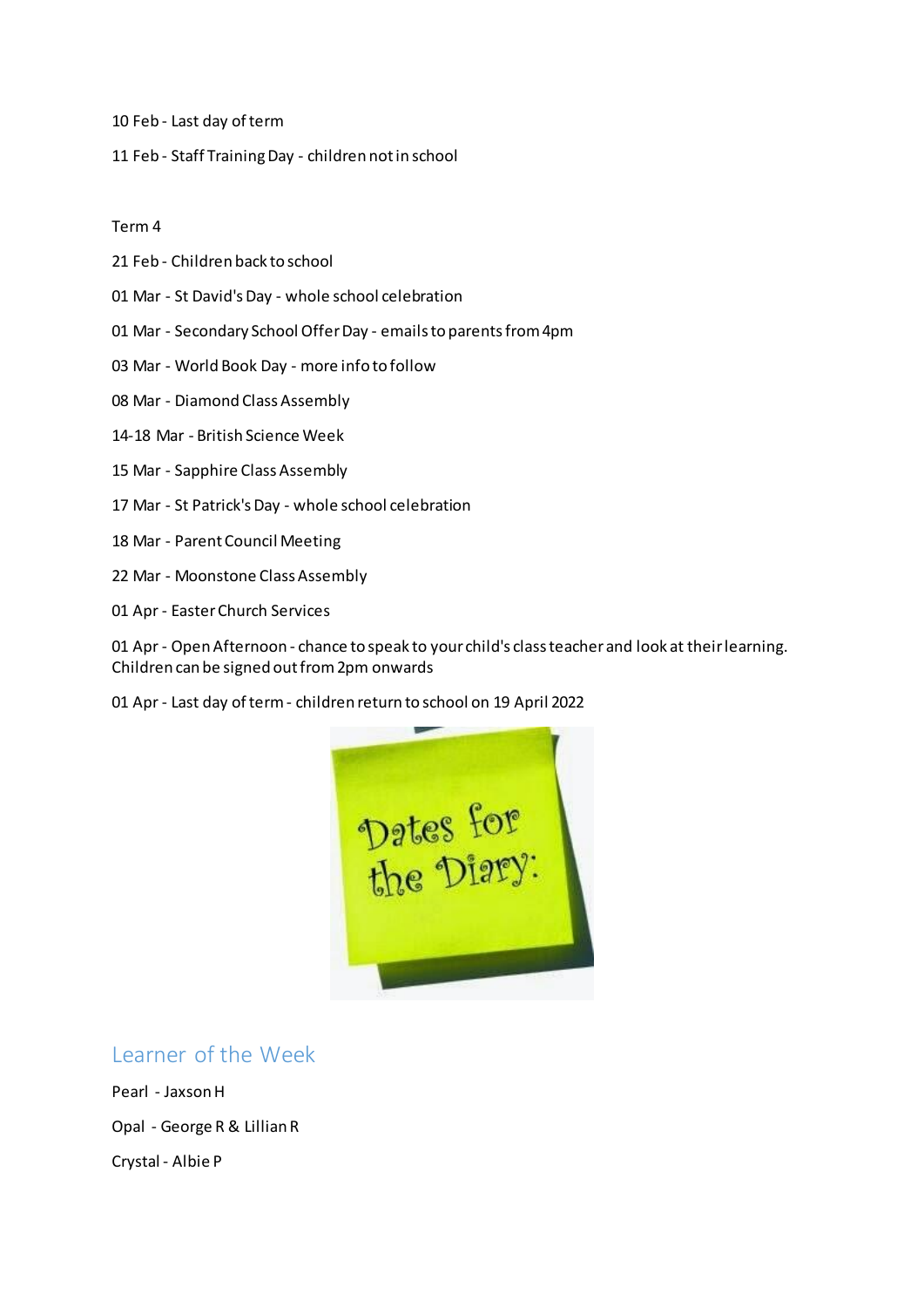Diamond - Jake E

Moonstone - Harrison H

Aquamarine - Isla A

Coral - Oscar W

Amber - Thomas S

Jade - Imaya H

Emerald - Filips M

Onyx - Daisy B

Ruby - William R

Topaz - Ryan D

Sunstone - Amar M

Amethyst - Matilda M

Peridot - Max D

Zultanite - Alex P

Quartz - Emilia D



# Canine Concern - Huge Thanks!

A huge thank you for all your donations for Canine Concern last Friday - with your help we raised a massive £664.50 for the charity!! Once again thank you.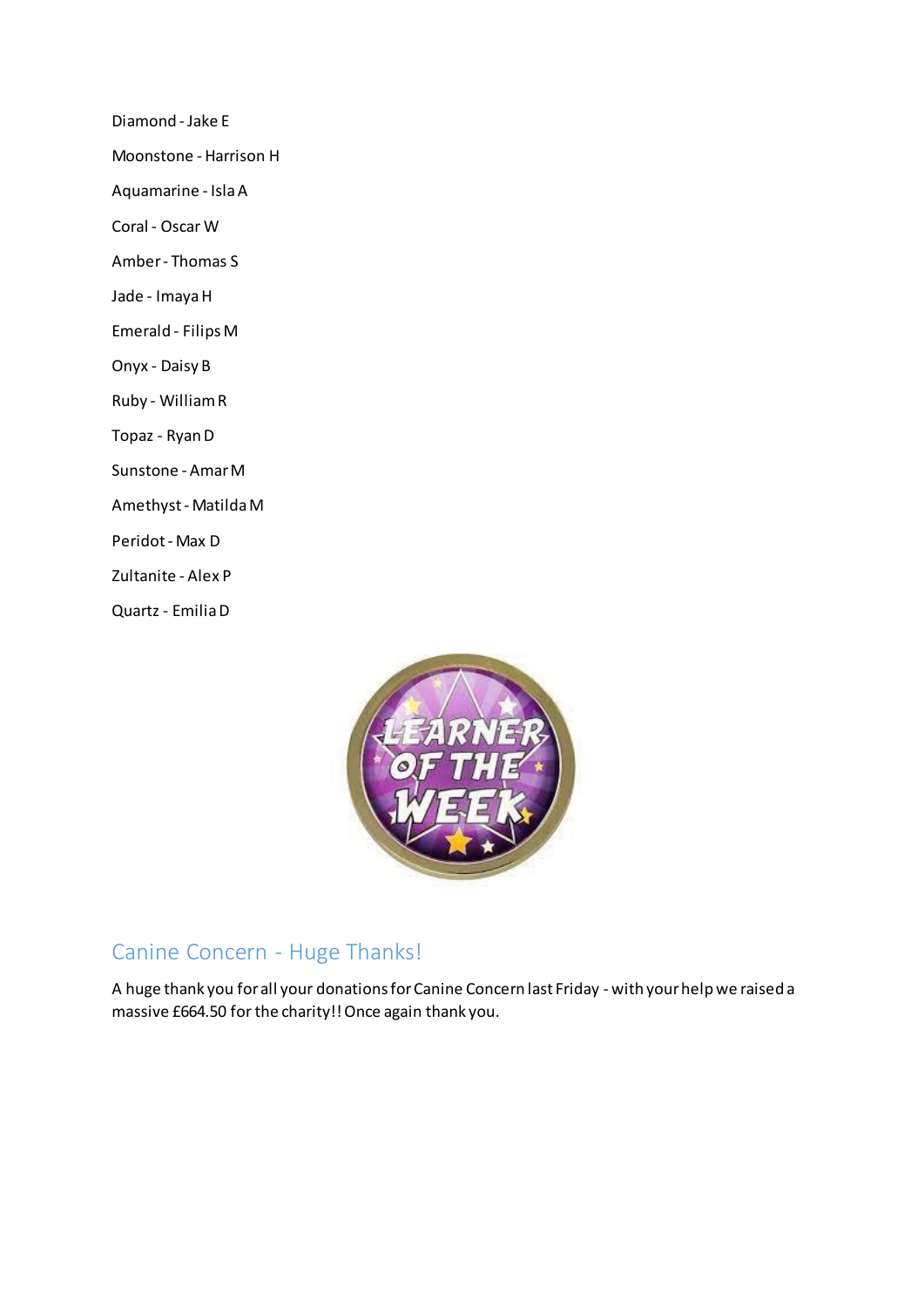

### Baby News

We are delighted to announce the safe arrival of Mrs Spencer's baby. She had a gorgeous little boy on Sunday morning, weighing 6lb 10 oz. Both mother and baby are doing well, and his big sister is absolutely delighted!



# Eco Council Traffic Wardens

We are very pleased to inform you that the Eco Council has now been able to start up its traffic warden scheme again this term.

Having discussed the issues of unsafe parking, the Eco Council have concluded that the following parking is considered unsafe:

· parking on any zigzag or yellow lines.

· blocking the gates or driveways of local residents.

· blocking pavements - forcing pedestrians, wheelchair users and parents with buggies to use the road instead.

· double-parking.

· leaving engines running when parked, causing unnecessary pollution outside the school and in the local area.

Chosen eco councillors are checking parking and issuing tickets to parents demonstrating any of the above unsuitable parking habits.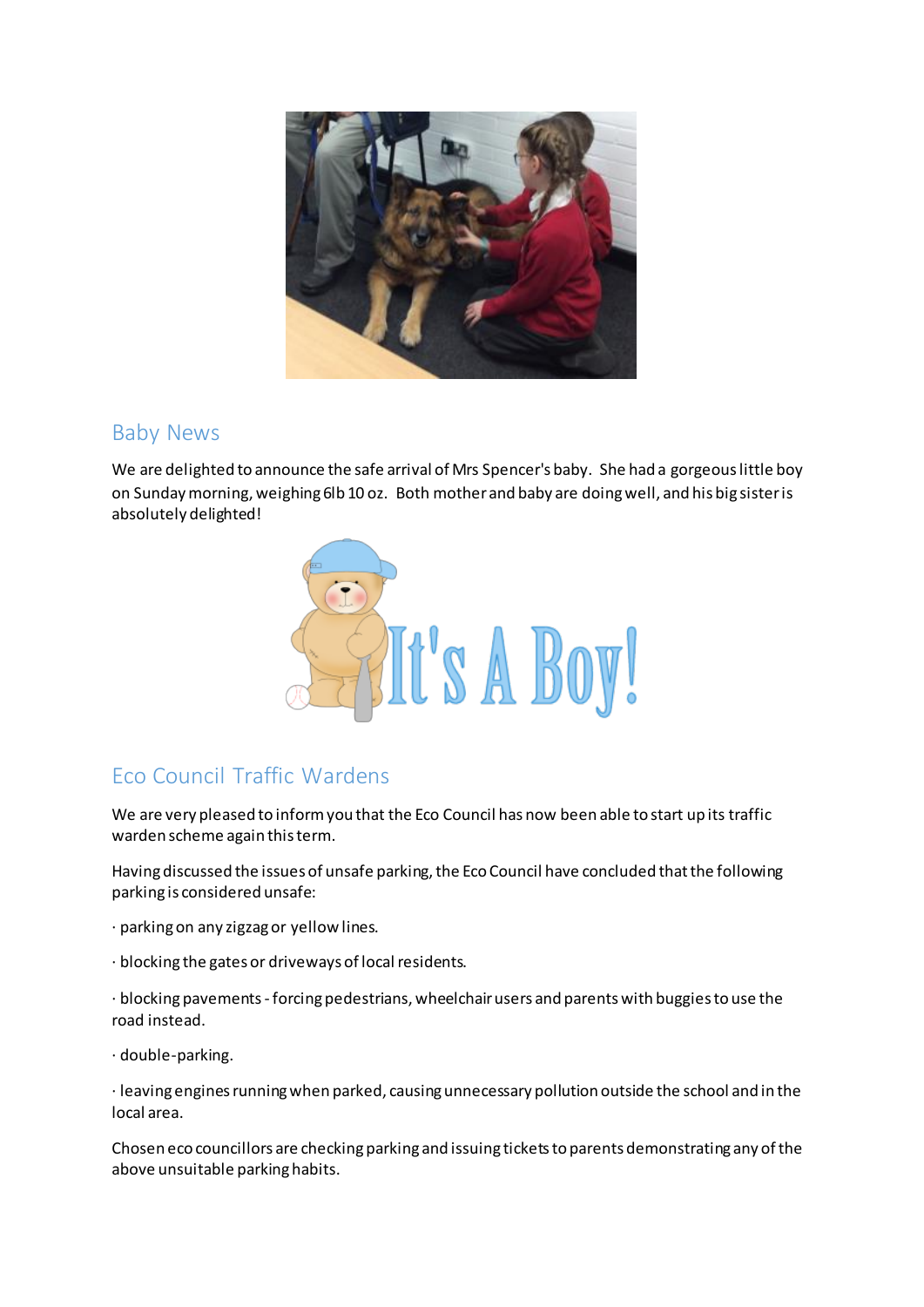Hopefully, this will highlight the dangers and make parents consider the impact of their actions. Eco Council would like to thank parents who continue to park safely when dropping off and collecting their children and hope that this continued scheme will encourage all parents to do the same.

We will keep you updated regarding the impact of the eco traffic wardens and in the meantime, look out for us in our high-vis vests! Thank you, Eco Council

# Big Garden Birdwatch 2022

The Eco council would just like to make children aware that this weekend is the Big Garden Birdwatch 2022.

If you are keen to help gather data and spend time (just one hour) counting the birds you see in your garden, from your balcony or your local park, then this weekend is the one to do it. Go to rspb.org.uk/birdwatch to tell the RSPB what you saw and do your bit to help nature. Thank you. Eco Council



# Holiday Play Scheme Bookings Now Open

A reminder that bookings can made online now for the Holiday Play Scheme for the February half term. See the link below.

<https://www.loose-primary.kent.sch.uk/form/?pid=13&form=237>

### House Points

Attenborough - 1st

Curie - 2nd

Donaldson - 3rd

Parks - 4th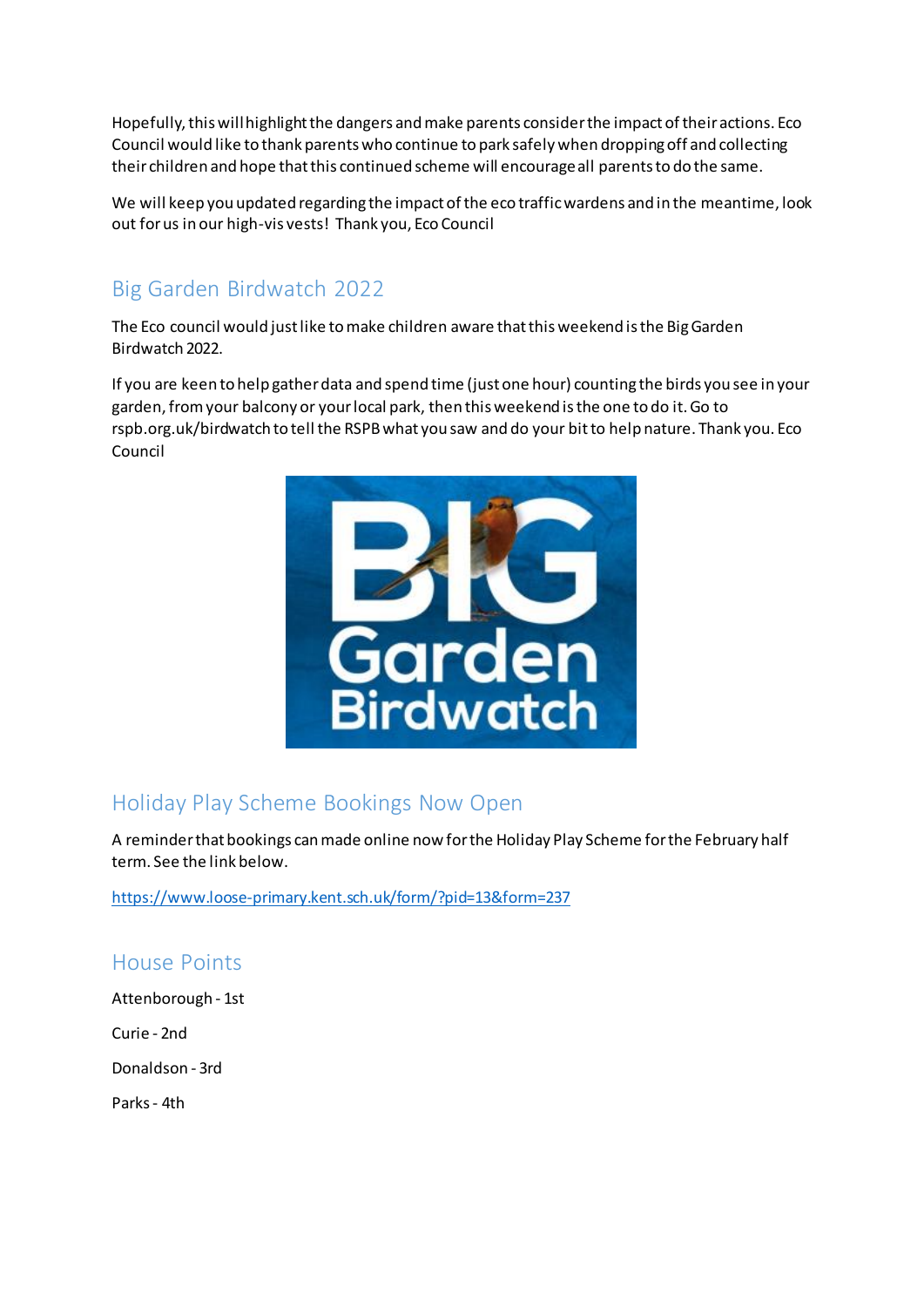

### PE - Yoga

Your child will be taking part in Yoga sessions as part of their PE Curriculum in term 4. The Yoga will be purely used to reinforce core skills, relaxation and wellbeing. If you have any queries please contact the school office. Many thanks the Sports Team.

# TT Rockstars

When it comes to times tables, speed AND accuracy are important – the more facts your child remembers, the easier it is for them to do harder calculations. Times Table Rock Stars is a fun and challenging programme designed to help students master the times tables! Your child has a login for ttrockstars.com from their class teacher and have already logged on to customise their avatar as well as selecting their rock star name (this ensures they remain anonymous when playing against other children from across the world). Is your child trying to beat their personal best and where do they appear in the school leader board? Older children will need to play ten games in the studio to set their base speed. It is this base speed that they will need to improve on each time they play. Once they are secure they can progress to play in the festivals or the arenas. Younger children will just be working on learning one times table initially (set by their class teacher) which they will play in the garage. The children will earn coins for each question they answer correctly which they can use in the shop to customise their avatar. TTrockstars can be downloaded as an app and a link is on our school webpage her[e http://www.loose-](http://www.loose-primary.kent.sch.uk/page/?title=Times+Table+Rockstars&pid=135)

[primary.kent.sch.uk/page/?title=Times+Table+Rockstars&pid=135](http://www.loose-primary.kent.sch.uk/page/?title=Times+Table+Rockstars&pid=135)



# Year 6 Football News

The last two Wednesdays saw our Year 6 football team in both league and cup action. The first game saw us take on Tiger Primary with a strong performance finishing 5-1 winners. The following game a cup match V St Francis saw us win 10-0. It's great to see how the team is developing and putting the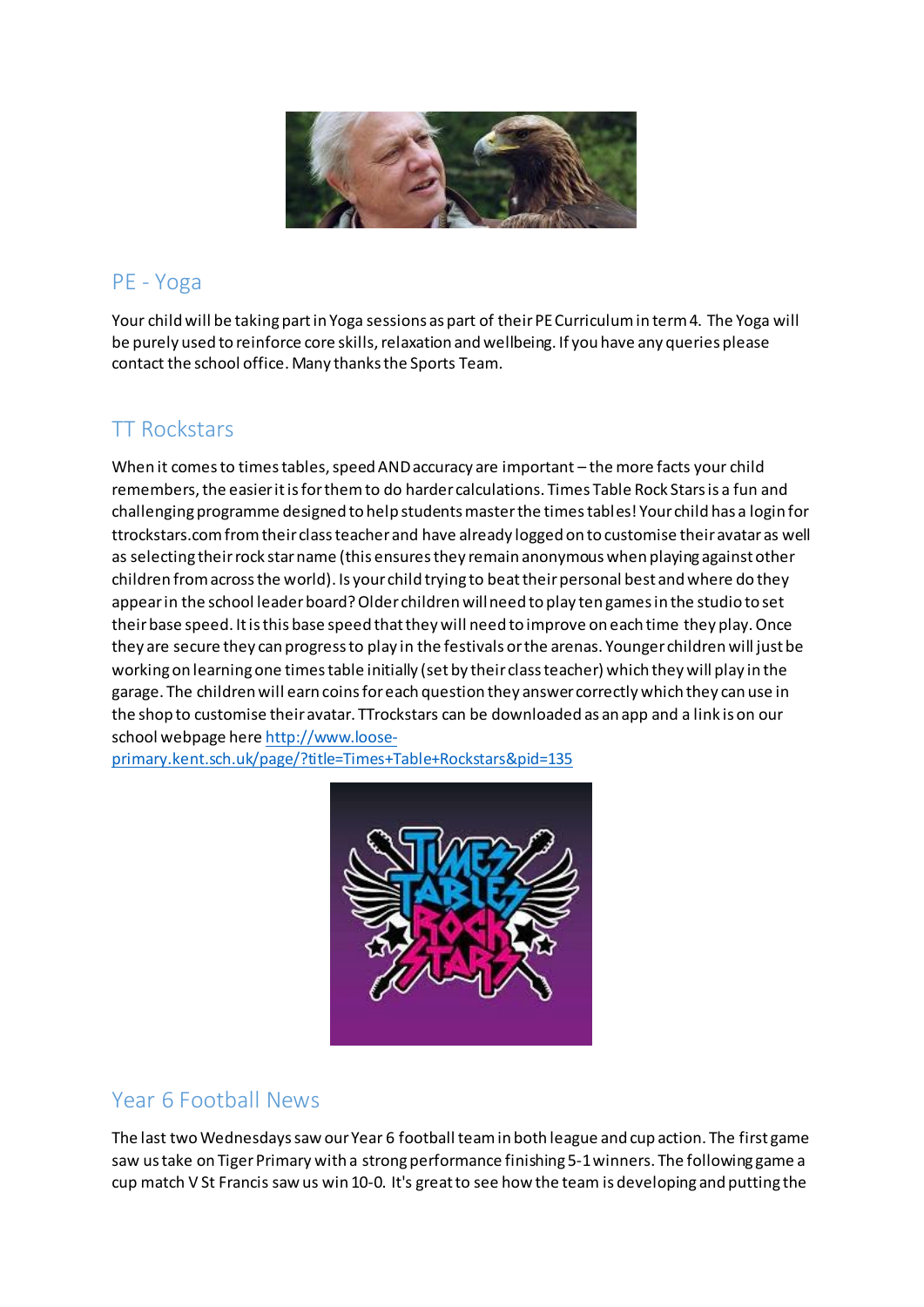practice from training into matches. We have a few weeks until our next match and it's great to see everyone attending training which is causing competition for places with the team still unbeaten and going strong in the league and into the cup Quarter finals, we are hopeful of another successful sporting year.

### Inclusion

It has been great to invite parents in again for our workshops around supporting confidence in parenting and children and I would like to make you aware of our next workshop titled 'Managing Children's Behaviour'

#### *Managing Children's Behaviour is a 10 hour course delivered over 5 weeks by Kent Adult Education at Loose Primary School.*

Date & Time: Thursday 3rd - Thursday 31st March, 9.15am -11.15am (every Thursday for 5 weeks)

The sessions will facilitate and encourage discussion in a secure environment, where your expectations

and concerns will be used to inform the planning and content of the course.

You will have opportunity to reflect on your approach to parenting and how this affects your child.

- · How to set effective and appropriate boundaries.
- · Understanding behaviour cycles and how to start positive behaviour cycles
- · How to use praise and rewards as a way of managing behaviour.
- · What are languages of love and how to demonstrate affection to your own children.
- · Discussion on positive communication skills and how to practise with meaning.

If you would like to book a space, please complete the form using the link below:-

*[https://forms.office.com/Pages/ResponsePage.aspx?id=CIyzJRprpUWVU](https://forms.office.com/Pages/ResponsePage.aspx?id=CIyzJRprpUWVU-mXyItG0cYiGwHNp5RPqbmoi-XVLAdUOEw5V0ExNU5QSTFUWThRNk1aNUs3WU1QUC4u)[mXyItG0cYiGwHNp5RPqbmoi-XVLAdUOEw5V0ExNU5QSTFUWThRNk1aNUs3WU1QUC4u](https://forms.office.com/Pages/ResponsePage.aspx?id=CIyzJRprpUWVU-mXyItG0cYiGwHNp5RPqbmoi-XVLAdUOEw5V0ExNU5QSTFUWThRNk1aNUs3WU1QUC4u)*

Have a great weekend.

Ingrid Dutch

Family and Community Lead

# Monthly Attendance for January 2022

Please see the monthly attendance for January 2022.

**Whole School Target - 97.00%**

**Whole School Attendance - 95.10%**

Please see our Attendance Policy below for more information.

**htps://www.loose-primary.kent.sch.uk/attachments/download.asp?file=5631&type=pdf**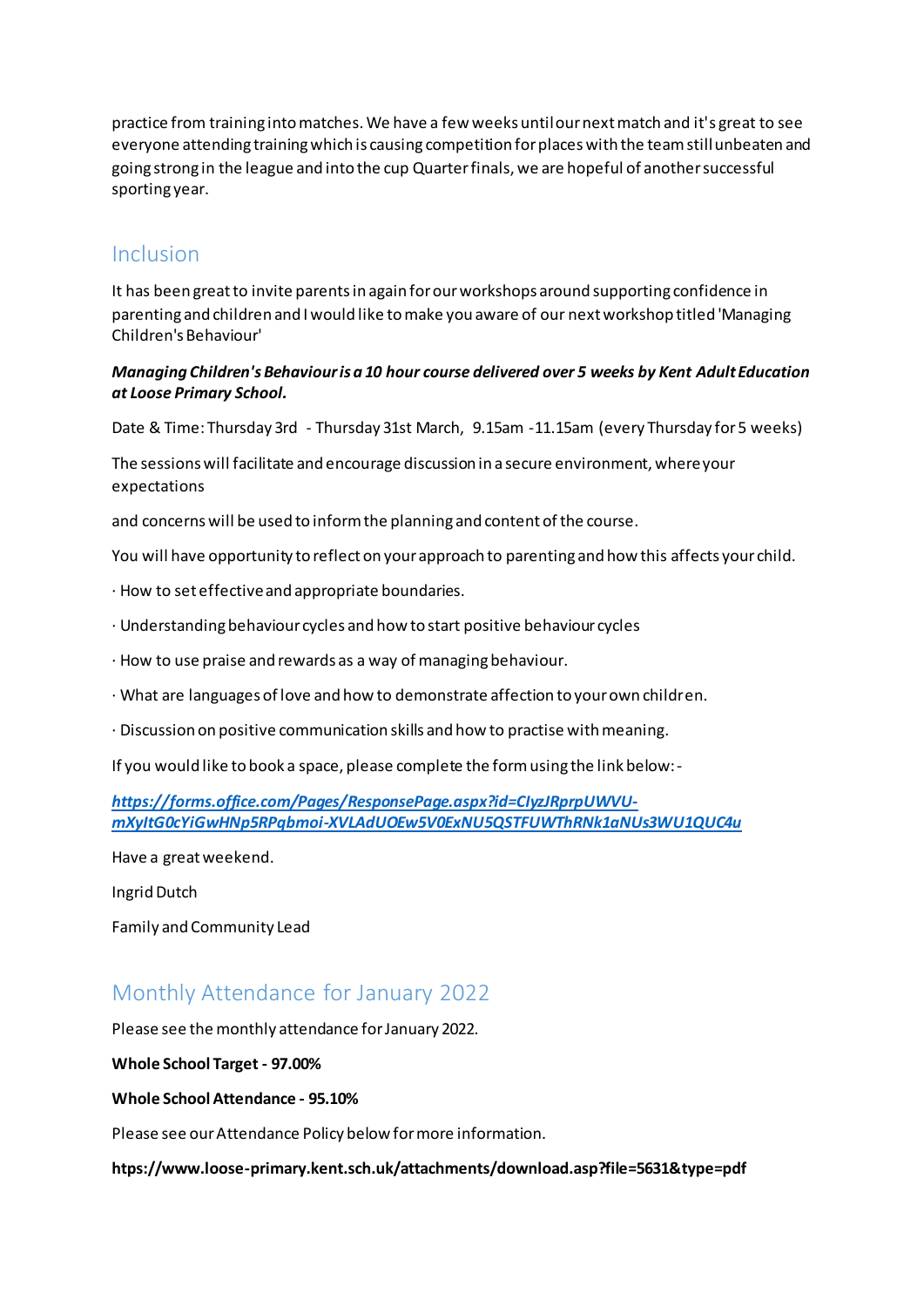| Opal             | 95.95% | Jade             | 96.96% |
|------------------|--------|------------------|--------|
| Crystal          | 95.45% | <b>Emerald</b>   | 93.60% |
| Pearl            | 97.36% | Ruby             | 96.92% |
| <b>Diamond</b>   | 97.96% | Onyx             | 91.32% |
| <b>Sapphire</b>  | 89.30% | <b>Topaz</b>     | 95.27% |
| <b>Moonstone</b> | 97.03% | <b>Sunstone</b>  | 97.29% |
| <b>Tanzanite</b> | 95.04% | Amethyst         | 98.39% |
| <b>Turquoise</b> | 96.07% | Peridot          | 95.05% |
| Aquamarine       | 93.15% | <b>Zultanite</b> | 90.67% |
| Amber            | 96.40% | Quartz           | 93.46% |
| Coral            | 94.61% |                  |        |

### PTA Events & Dates

#### **Lucky Lotto Winner**

Congratulations to January's winner - Sarah Sutton. Well done on your win!

#### **Spring Raffle Prize Reques**t

We are in the process of collecting prizes and donation for our forth coming event - the Spring Raflle to be held in March. If you are a business owner are you able to gift a prize? Do you know anyone or have any links to people who might provide a great prize? If so, please email the PTA [loosepta@yahoo.co.uk](mailto:loosepta@yahoo.co.uk). Many thanks

#### **Loose Primary School Running Club**

Community run next date - Sunday 30th January 2022, £1 to join in, 5km distance but can go longer or shorter! All abilities welcome. Meet at the Anglesey Avenue bus stop, 8am or outside school 9am for a slightly later start!



# Extended Services

We are now approaching the last week of term and there are still many After School, Breakfast and Homework club debts outstanding needing to be cleared by the end of term. Please could you make your payments via Scopay by Monday 7th February 2022. If you have any queries relating to your payments please do not hesitate to contact Mrs Monksfield on 01622 743549. Many thanks. School Office.